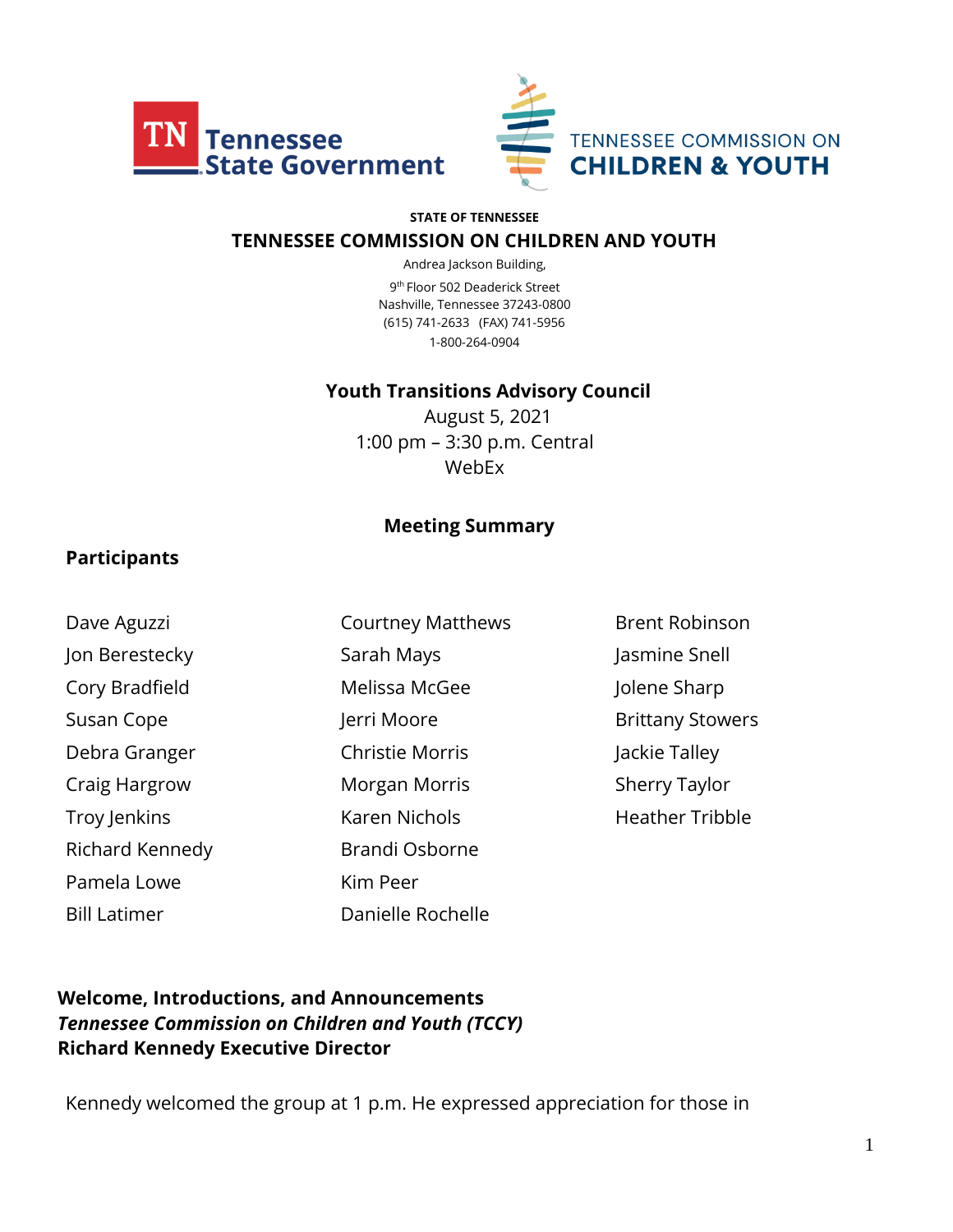attendance and asked participants to record their attendance by putting their name in chat box. Kennedy acknowledged Petty's absence today and thanked McGee for coordinating today's meeting. McGee gave notification that this meeting would be recorded in its entirety. Kennedy then congratulated Madison on her new position.

Kennedy proceed to request approval for recent meeting summaries – October 2020, April and June 2021. Motion to approve by Sharp and seconded by Berestecky.

Kennedy introduced Courtney Matthews.

# *Department of Children's Services* **Courtney Matthews, Director, Office of Independent Living Dave Aguzzi, Assistant Director, Office of Independent Living**

Matthews thanked everyone and shared a brief overview of the Office of Independent Living. The office prepares youth in foster care and young adults who age out of foster care for a successful transition to adulthood. For ages 14 -16 custodial youth there is independent living plan, for age 17+ custodial youth there is a transition plan, and for 18– 21-year-old aged-out youth there is extension of foster care. The program is housed through DCS' Central Office with at least one IL Specialist in every region, some housing two specialists. She reviewed the Supporting Foster Youth and Families Through the Pandemic Act. This act is about two phases - the suspension of aging out and permitting re-entry and allows youth to remain in foster care, regardless of age. It waives the education conditions of EFC until September 30, 2021 and permits re-entry into EFC for youth who have age out after January 27, 2020. DCS IL was able to engage this very quickly in late January/early February. The legislation also extends services for Chafee and ETV by expanding the age of eligibility to 27 until September 30, providing direct stimulus one-time payments to eligible young adults, assistance with meeting immediate living expense needs, and increases the maximum ETV award to \$12,000 until September 30, 2022. Office staff have spent a lot of time understanding the federal guidance, attending town halls, and webinars on the topic. The public campaign launched on June 25<sup>th</sup> after making these adjustments. Application deadline has been extended and language can be found on the DCS IL website. Matthews reports good response from young people. Matthews introduced Aguzzi.

Aguzzi reported on numbers of young adults in Extension of Foster Care, noting that the actual number did not change but the total active participants did increase, as well as an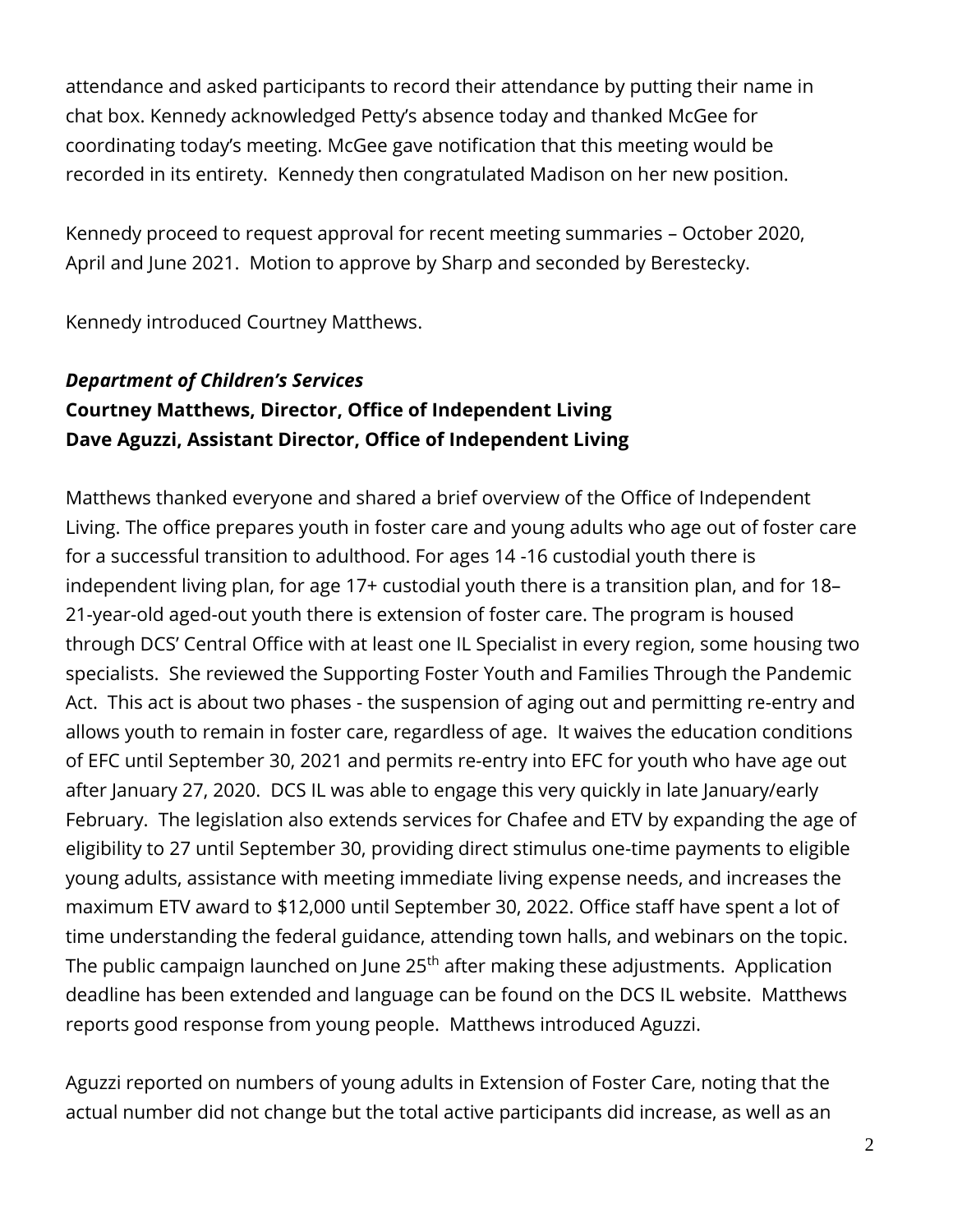increase in episodes of care. Allowing new and returning young adults to come back to EFC without being enrolled in school has increased numbers. This speaks to the desire to expand eligibility for EFC. Aguzzi also discussed DCS Pandemic Aid in various forms. The stimulus payments allow young people to apply on pandemic website and if meet requirements, they can receive one-time \$1200 payments from the state of Tennessee. DCS IL has received 2472 applications but may contain duplicates. DCS IL has already approved 1258 applications. Approved applications are processed weekly to distribute stimulus payments. DCS IL is also contracting with Youth Villages to provide direct financial assistance for particular needs, i.e. rental, utility, childcare, transportation costs.

Matthews thanks staff for dedication to reviewing and processing applications quickly. She also reports that young adults are leaving comments and all are read. Those applicants who are determined ineligible are provided assistance as can be identified. Matthews reports staff is excited to be able to help young people even more and the office is always looking for ways to expand EFC services. Aguzzi also thanked staff with Finance and Administration for their support in this efforts.

Kennedy thanked Matthews and Aguzzi and offers to support in any way he can. Kennedy asked for anyone with questions to put them in the chat box. Kennedy asked for clarification on the final date for application, how much money remains to be allocated and how much flexibility is available to use after the deadline for application passes. Matthews reports that deadline has already been extended for application until September 15<sup>th</sup> in effort to allow processing. After September 30<sup>th</sup>, ages 21-26 will not be eligible for assistance. September 30<sup>th</sup> is a key date for this additional assistance. Beyond that date, ages 18-20 can continue to be served through September 30, 2022, or while funds are still available. After September 30, 2021, DCS IL will continue to review processes and identify other ways to allocate money for support of young adults. Matthews encourages spreading the word about the pandemic assistance for young people and increasing numbers of applications. Total allocation for stimulus payment was \$4.5 million, \$2 million allocated to Youth Villages contract and they are close to providing \$1 million in stimulus payments. Total amount received was \$7.4 million.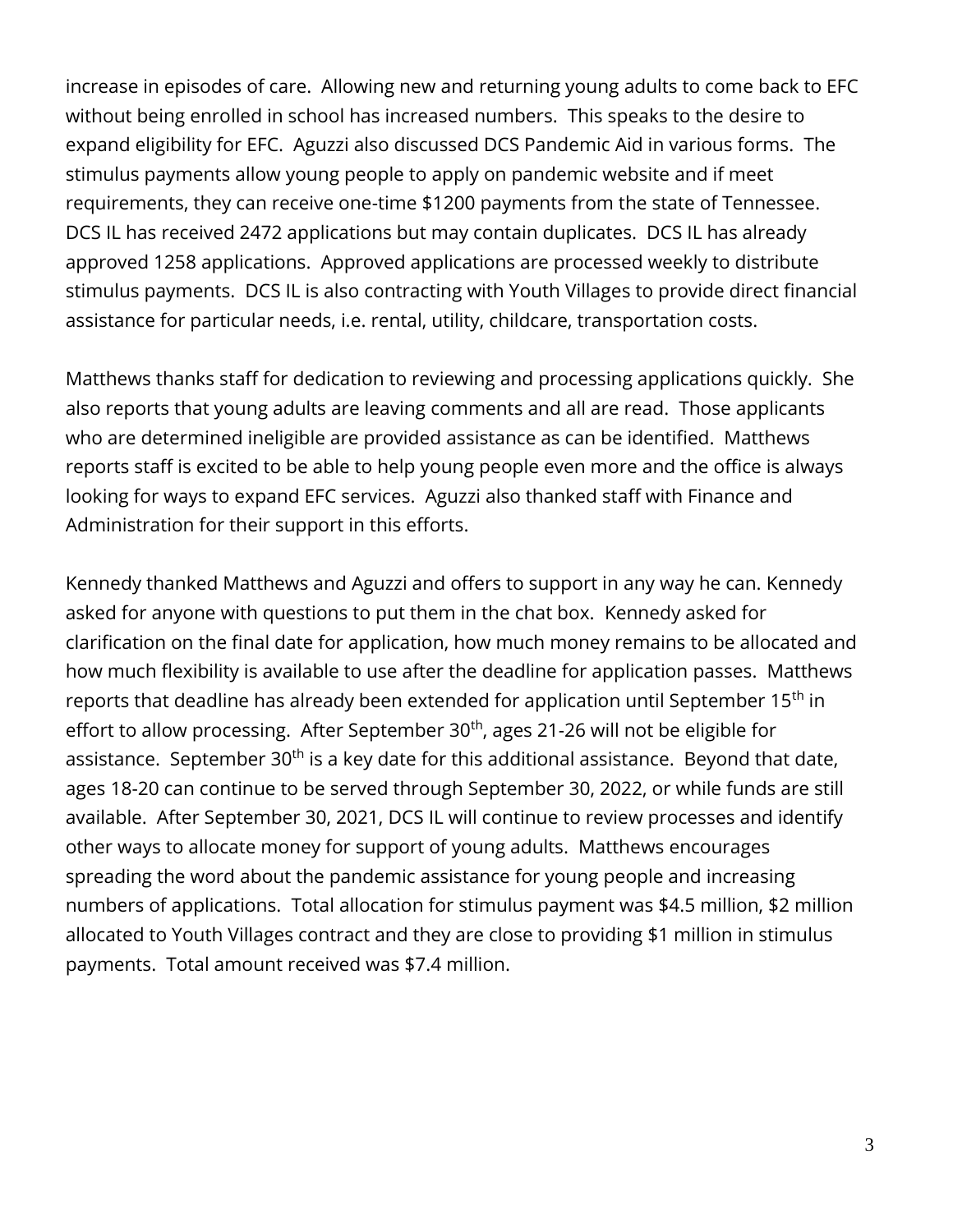### *Update from Resource Centers*

### **Christie Morris, Project Now!**

Morris reports that Helen Ross McNabb has officially changed the name to McNabb Center and has received new signage for their location. Since last meeting, the McNabb Center offers annual training for youth in CPR and First Aid, ten youth completed and are certified for two years. They also provide a matching program for financial assistance through the Jim Casey grant. Youth receive \$150 for joining Project Now! And then 90 days after, if still active, they can receive up to \$1000 for rent/car/etc. The partner bank is First Horizon who has returned to the partnership in July after a hiatus due to the pandemic. Morris teaches selfcare, boundaries, prevention, among other topics to the youth. She also offers tutoring or space to hang out. Their building will be under construction over the next couple of months to better accommodate the programs housed within. She also reports increase in youth who experience homelessness over the age of 18 and trouble with good decision-making skills. She has been working to help improve those situations with those youth. Morris provides name of program and will leave her information in chat box.

Kennedy thanked Morris for the information. No other Resource Centers were in attendance.

# *LifeSet* **Youth Villages Heather Tribble, State Coordinator**

Tribble provided program update with 469 youth receiving LifeSet services. YV has 299 EFC only cases, providing the case management piece for EFC participants. This number has definitely grown during the pandemic. Youth Villages is assisting with distribution of the payments for enrolled youth. Kennedy asks Tribble about the biggest needs young adults have that is difficult to address and meet those needs. Tribble reports needs in rental assistance due to lost jobs during the pandemic. Berestecky asked if Tribble knew if young adults were accessing the THDA funds available, Tribble is unsure at present but will check. Matthews reports that during application processing, if identified, they will be presented with options available to that region. DCS is looking for housing authorities across the state to partner with them for the foster youth to independence initiative. Berestecky reminds all that individual organizations to reach out to local housing authorities to partner in meeting these needs and be able to access these vouchers. Matthews also reminded attendees to help young adults know that this is not a scam, it is a legitimate distribution of funds. Tribble then introduces a young adult currently receiving LifeSet support, enrolled in college and studying social work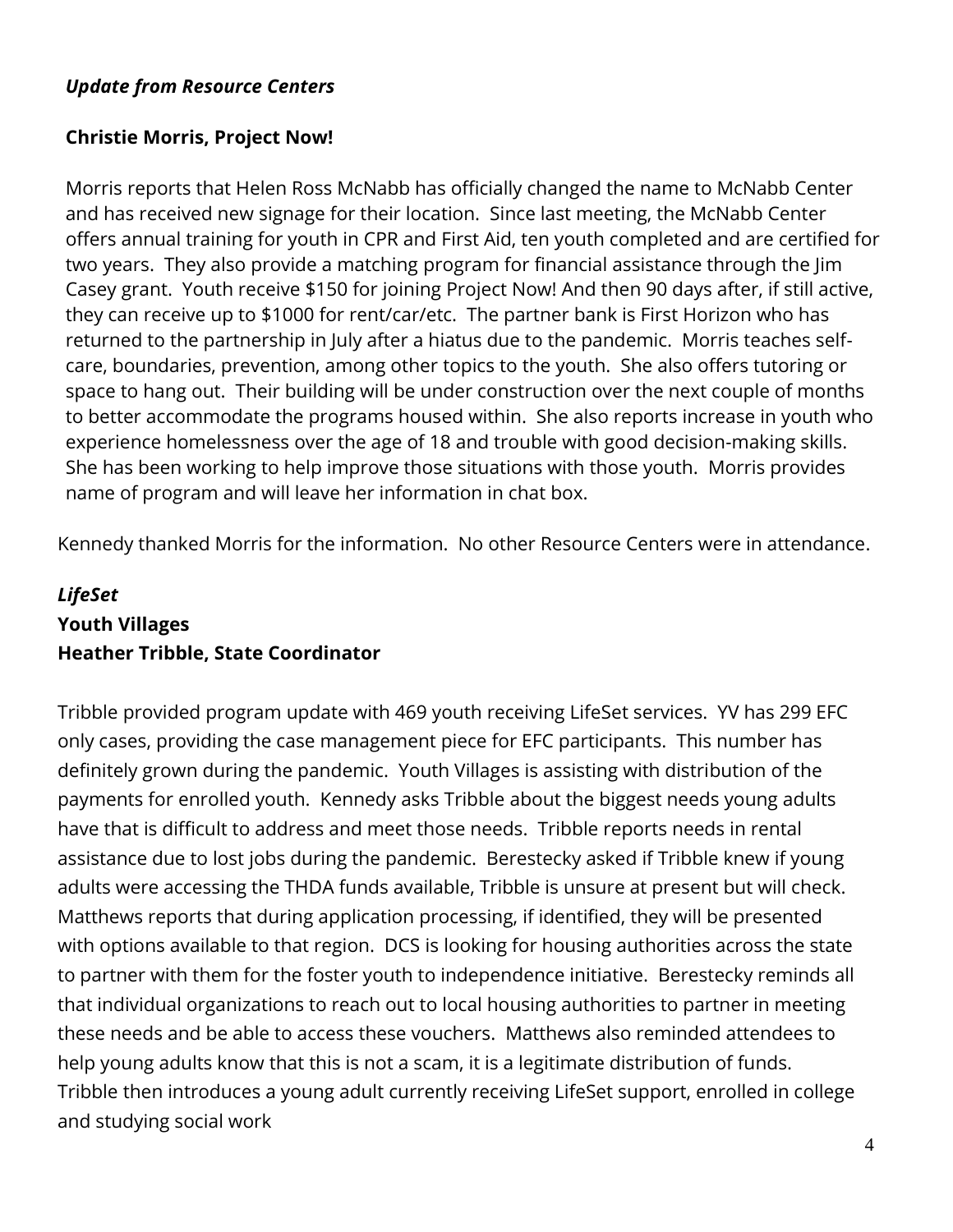Kennedy thanked Tribble and the young adult for their participation and conversation today.

# *Chambliss Center/Youth Advisory Board* **Jon Berestecky Jasmine Snell**

Berestecky shared information about the Youth Housing Demonstration Program (YHDP) grant. He shared the journey of determining partners and providers to support young adults and the sometimes siloed world of social services. Two years ago, they started the Hamilton Area Transitional Living Coalition, an effort to bring people together to serve 18–25-year-old population with adverse childhood experiences, not necessarily just those who had been in foster care. This group polled workers on the biggest needs faced by this population, housing rose to the top. Partnered with Hamilton County Homeless Coalition and became aware of YHDP, a HUD initiative to fund Communities of Care (COC) to create homeless intervention programs for this age range and have submitted application, with notification of award in September. Nashville has one presently and Knoxville is seeking a second award for this purpose.

Snell reports on the Youth Advisory Board and that it has been in existence for about a year. Participants and leaders vary in identity and life experience and use that experience in advocacy in the community. Two Advisory Board members are outreach workers with local agencies that serve the young adult population. The Board meets monthly to plan outreach efforts and partner with other local entities to bring awareness to this issue. They are also exploring the idea of shared housing among young people and worked together with others in the application for the YHDP. Berestecky reports that they have recently been able to pay participants of the Youth Advisory Board. As part of their participation, they also were able to identify and vote on programs to receive \$6 million in funding during the pandemic.

# *Department of Health*  **Kendra Mitchell**

Mitchell had a last-minute conflict and will be unable to join today.

# *Tennessee Department of Mental Health and Substance Abuse Services* **Jessica Mullins, Director, Youth & Young Adult Initiatives**

(Melissa McGee, TCCY, reporting for Mullins)

McGee provided an update for Jessica Mullins and Morgan Morris with the Department of Mental Health and Substance Abuse Services. Jules Wilson, Healthy Transitions Project Director, transitioned out of that position and Krystal Fortney will move into that position on